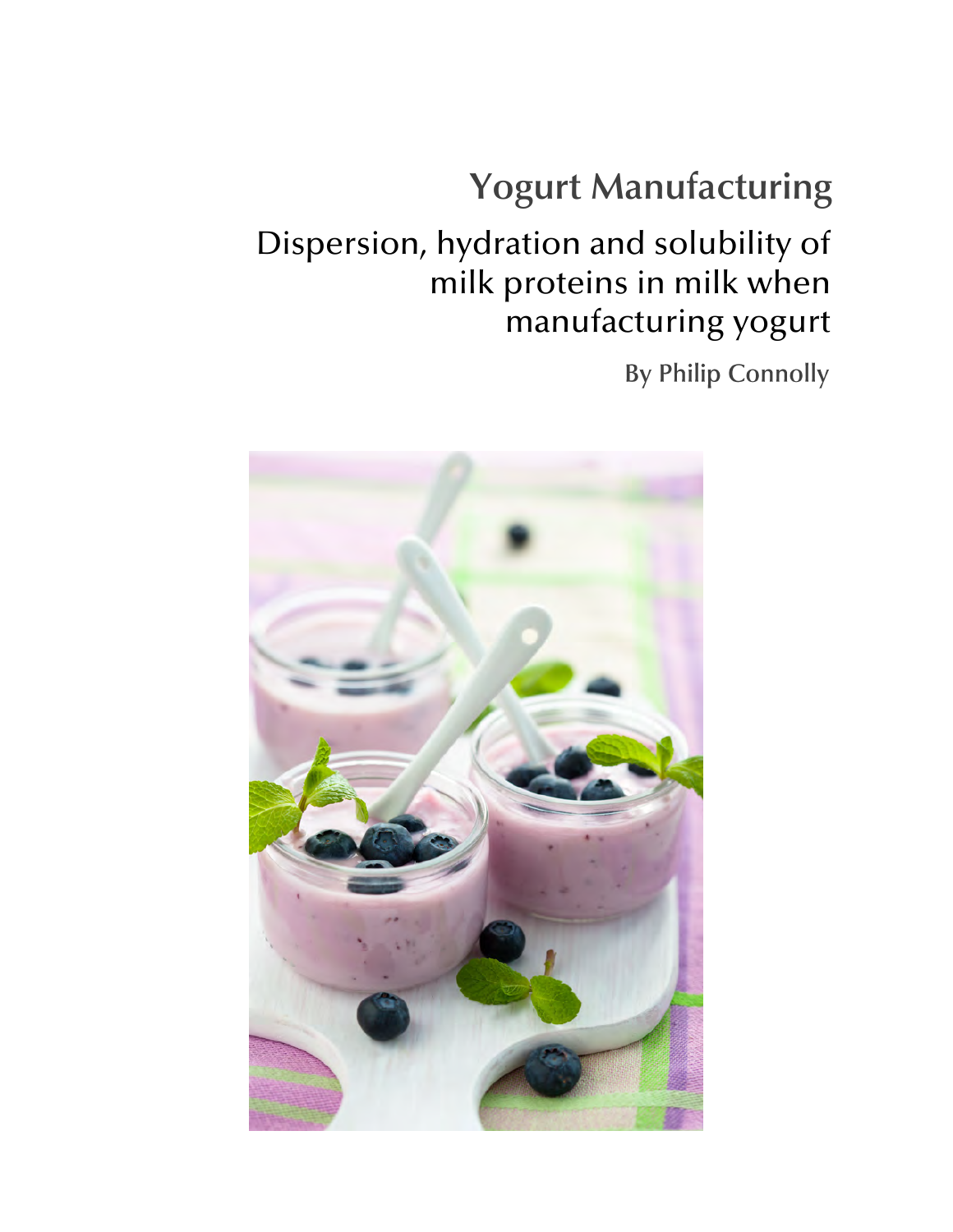## Milk Proteins in Yogurt Manufacturing

*By Philip Connolly* 

### **How Milk Protein Dispersion, Hydration, and Solubility Affect Yogurt Manufacture**

Milk protein powder is finding an increasing role as a functional ingredient in yogurt manufacture. To optimize the use of milk protein powder in yogurt applications, it is important to properly disperse the powder into the milk, properly hydrate the powder in the milk, and maximize solubility of the powder in the milk. Failure to properly execute one or more of these steps will result in yogurt with undesirable physical and organoleptic properties.

#### **Dispersing Milk Protein Powder into Milk:**

For purposes of this discussion, we will assume that the milk protein powder is going to be dispersed in 40°F (4°C) milk. A commonly used inline mixer in the dairy industry is a Tri-Blender®. Tri-Blender®s work well to disperse protein-containing powders into fluid milk. They have a high-speed, high-shear mixing chamber and do a good job of evenly dispersing powder into fluid milk without lumps. If the yogurt factory does not have a Tri-Blender<sup>®</sup> available, a Likwifier type of mixer will also function well to mix milk protein powder into milk. The goal when mixing milk protein powder into milk is to produce a dispersion wherein the powder is evenly distributed throughout the milk. High-speed, high-shear mixers work best for protein powder dispersion into liquids.

Failure to disperse the milk protein powder into a homogenous milk/protein powder blend will result in the formation of milk protein lumps in the milk. Once these lumps form, they are extremely difficult, if not impossible, to break up. The lumps will contain dry milk protein powder in the center. If lumps do form in the milk as a result of poor dispersion actions, the following will occur:

- Yogurt will contain lumps that are uncharacteristic in a smooth yogurt gel.
- The lumps may settle to the bottom of the yogurt container during shipping and storage (this is especially true for set-type yogurt).
- The yogurt gel won't have as much strength and stability as was expected due to the milk protein entrapped in the lumps not being available to join the gel matrix as a stabilizing and strengthening factor.
- Shelf life could be unexpectedly shortened.

### **Hydration of Milk Protein in Milk:**

The most common method for adding milk protein powder into milk is to mix the powder into the milk at refrigeration temperatures, 40°F (4°C). At such low temperatures, hydration (the action wherein water from the milk penetrates the spray-dried protein particles) proceeds very slowly. Because many yogurt factories are in a hurry to begin making yogurt immediately after they add the milk protein powder to the milk, they typically blend the milk protein powder into cold milk and then immediately proceed to pasteurize the mixture at high temperatures, usually above 190°F (88°C) for hold times as long as 10 minutes (except in the case of Greek style yogurts that contain high levels of whey proteins). It is possible that a problem could occur because at such low powder mixing temperatures with no time allowed in between, the milk protein powder is not hydrated and may actually suffer a loss of solubility by reacting with the milk minerals when quickly exposed to such high pasteurization temperatures and being held for so long at that temperature.